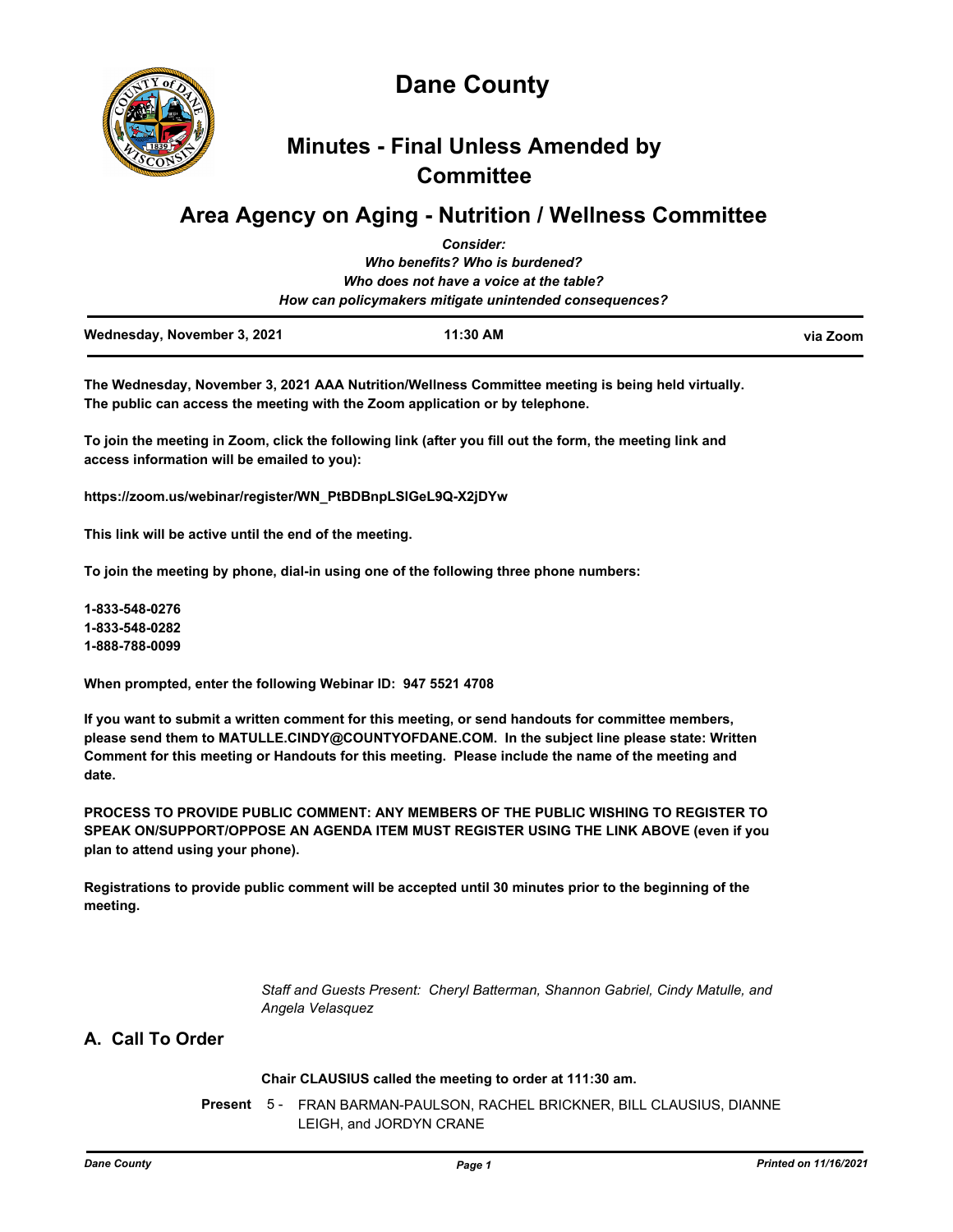SHARON TRIMBORN, HELEN OSBORN-SENATUS, THERESA SANDERS, and THOM RUX **Absent** 4 -

#### **B. Consideration of Minutes**

| Minutes from September 14, 2021<br>2021 |  |
|-----------------------------------------|--|
|-----------------------------------------|--|

### [MIN-407](http://dane.legistar.com/gateway.aspx?m=l&id=/matter.aspx?key=21485)

*Attachments:* [2021\\_9014 AAA Nutrition-Wellness Committee Minutes](http://dane.legistar.com/gateway.aspx?M=F&ID=48528e7b-8c9c-42f4-b0fa-0a66f2cbaaea.pdf)

**A motion was made by BARMAN-PAULSON, seconded by CRANE, that the Minutes be approved. The motion carried by the following vote:**

- **Ayes:** 5 BARMAN-PAULSON, BRICKNER, CLAUSIUS, LEIGH and CRANE
- **Absent:** 4 TRIMBORN, OSBORN-SENATUS, SANDERS and RUX

# **C. Action Items**

1. Meeting Schedule for 2022

| 2021           | Meeting Schedule for 2022                                              |
|----------------|------------------------------------------------------------------------|
| <b>ACT-279</b> |                                                                        |
|                | <b>Attachments: 2022 Nutrition Wellness Committee Meeting Schedule</b> |
|                |                                                                        |

**A motion was made by BRICKNER, seconded by CLAUSIUS, to approve the 2022 AAA Nutrition/Wellness meeting schedule as presented. The motion carried by the following vote:**

- **Ayes:** 5 BARMAN-PAULSON, BRICKNER, CLAUSIUS, LEIGH and CRANE
- **Absent:** 4 TRIMBORN, OSBORN-SENATUS, SANDERS and RUX

# **D. Presentations**

1. Meal Site Update

*VELASQUEZ reported that all congregate meal sites are open except for Temple Beth El and Cambridge. Temple Beth El council voted to keep the meal site closed due to the high risk population and the Delta variant of the COVID-19 pandemic. In the interim, beginning on Nov 12, carry-out meals will be available at this site. Cambridge site*  continues to provide carry-out meals to all participants and will likely not reopen until *2022 for in-person dining. Some meal sites are seeing fewer people than pre-pandemic, while others are back to pre-pandemic numbers. Home-delivered meals remain higher than pre-pandemic numbers due to the growth in the aging population.*

# **E. Reports to Committee**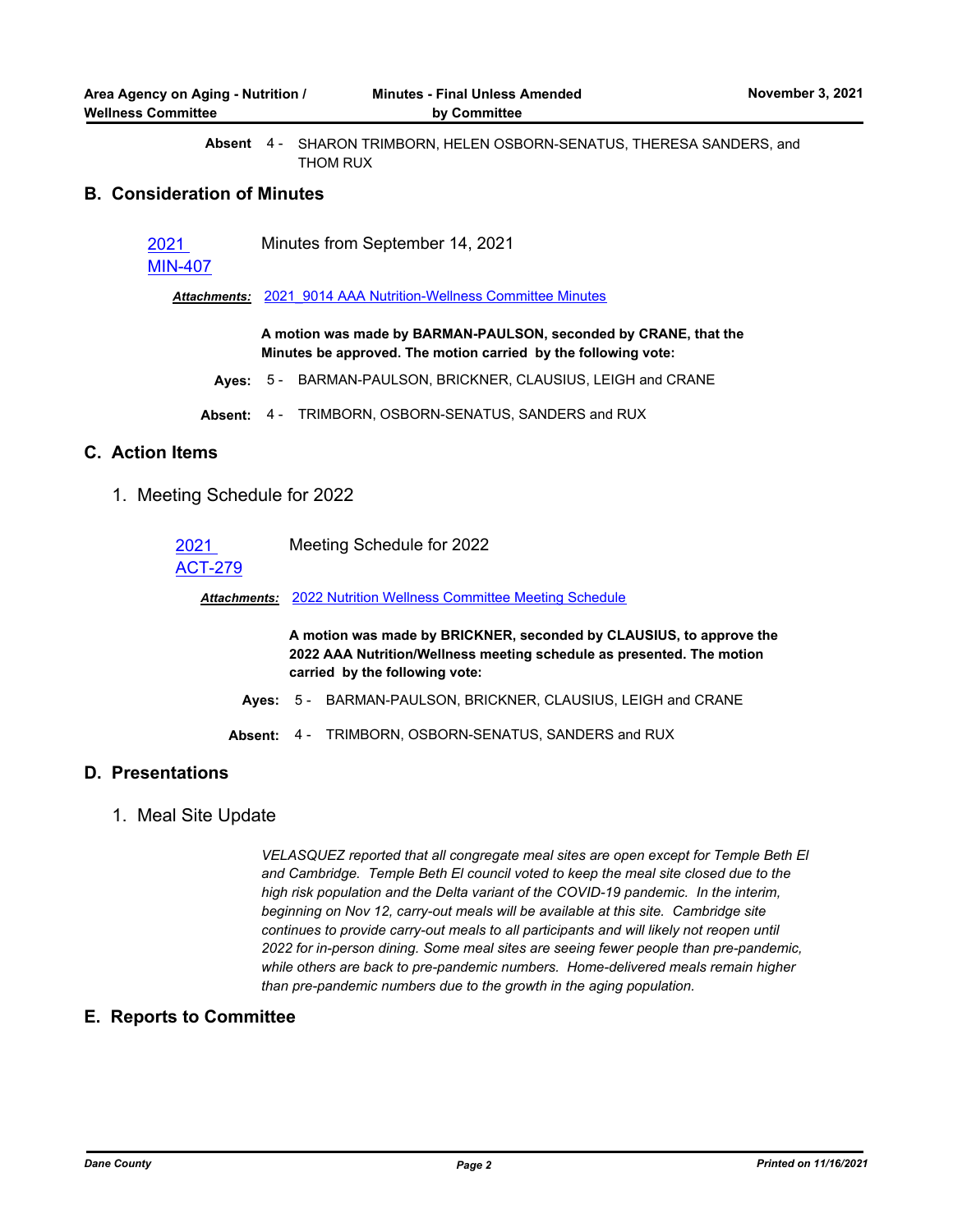# 1. 2022 AAA Budget Priorities

*BATTERMAN reported that all of the budget priorities have been funding in the County Executive budget released on October 1. This includes an increase for site management.*

2. Congregate Meal State Funding Lapse 2021

*BATTERMAN reported the State Office on Aging has responded to the letter sent by the AAA Board. The response includes an acknowledgement on their part for the communication that resulted in underspending by the AAA's. The AAA's are asking for a meeting to discuss a return of funding to those affected by this miscommunication.*

### 3. Dietitian Program Update

*GABRIEL reported on the increased rate of nutrition counseling and some of the outcomes for improved health as a result of this counseling.*

#### 4. Healthy Aging Program Update

*Healthy aging classes continue for Stepping On, Stand Up/Move More, and Stepping Up Your Nutrition. Classes are being scheduled for 2022.*

### 5. 2022-2024 Dane County Aging Plan

2021 2022-2024 Dane County Aging Plan Timeline

[RPT-607](http://dane.legistar.com/gateway.aspx?m=l&id=/matter.aspx?key=21482)

*Attachments:* [2022-2024 Dane County Aging Plan Timeline](http://dane.legistar.com/gateway.aspx?M=F&ID=7c9b1f5a-4d70-4124-9654-e6f7d979d29d.pdf)

2021 Public Hearing Notice

[RPT-608](http://dane.legistar.com/gateway.aspx?m=l&id=/matter.aspx?key=21483)

*Attachments:* [Public Hearing Notice\\_Half page](http://dane.legistar.com/gateway.aspx?M=F&ID=289fe0d1-5359-4a04-b894-520d8082f453.pdf)

*BATTERMAN updated the timeline and summarized feedback that has been received addressing the proposed goals. There will be a Public Hearing on December 14, 2021 at noon for public input to the draft Aging Plan, which will be posted on the AAA website. Committee members were encouraged to attend the Public Hearing.*

#### 6. Chair & Staff Updates

*VELASQUEZ commented on the Area Plan goal for providing a high protein breakfast meal to those that are malnourished in 2023 as a means for improving the health of this targeted population.*

# **F. Future Meeting Items and Dates**

Next meeting: Wednesday, February 2, 2022 at Middleton Senior Center. Lunch at 11:30 am and meeting at 12:15 pm.